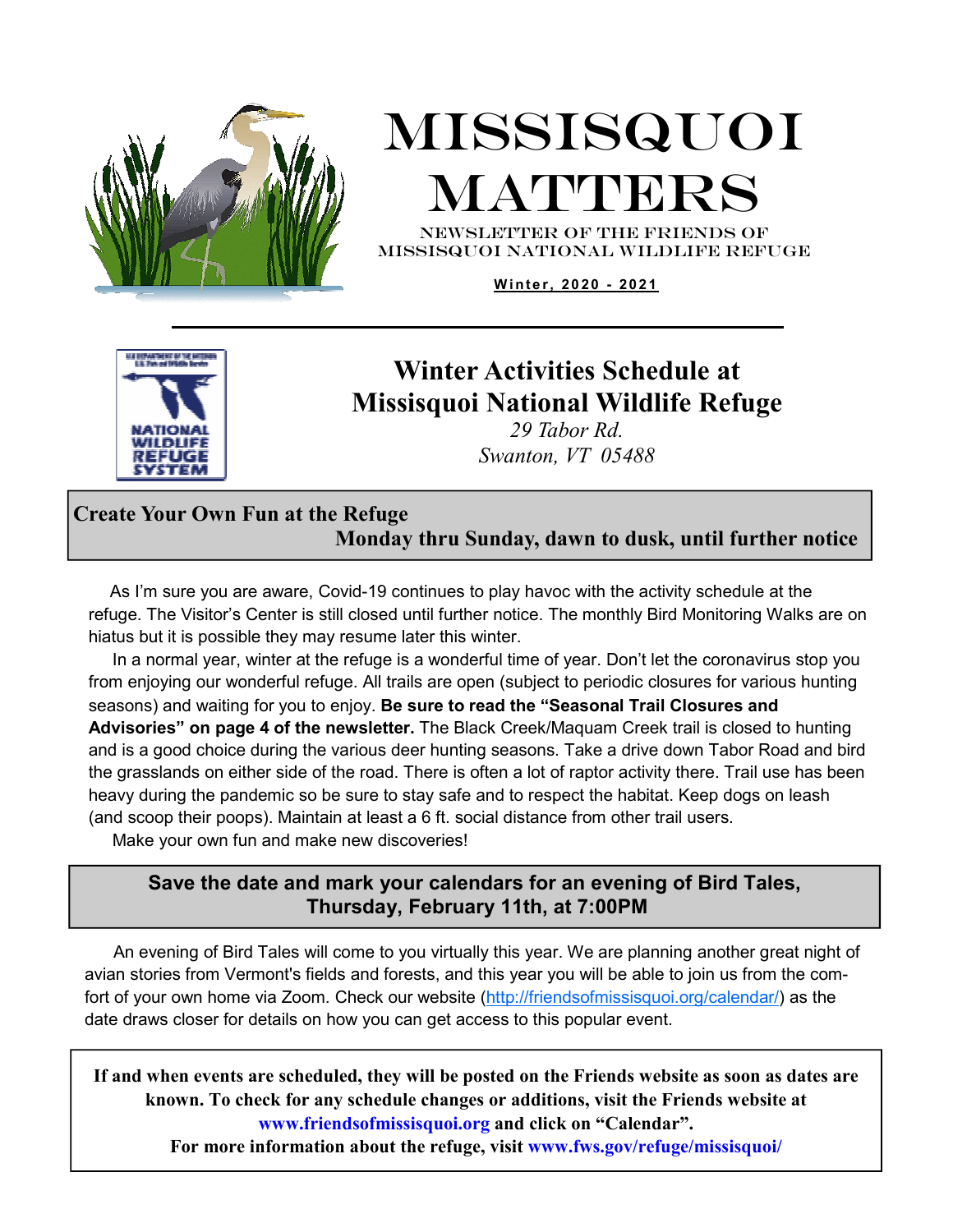# *Refuge Managers Update - November, 2020 \_\_\_\_\_*



### **Wrapping Up an Unprecedented Field Season**

 As fall turns into early winter, I have been reflecting on the strange and dif-

ferent spring, summer and fall we have had at Missisquoi NWR. As you read this, I am sure you are thinking of all the changes that have taken place due to COVID-19 since April and what may be in store for us this winter. At the refuge, the beginning of the pandemic shut down all refuge operations, save those that were necessary for the safety of our visitors and infrastructure. This meant that all field biology was on hold and stayed that way until the first week of June.

 Even with the permission to conduct fieldwork, safety precautions limited our ability to do some activities and changed the way we did others. That said, our staff was able to do a variety of important field surveys and habitat management projects, including regular breeding surveys for herons, osprey and black terns and overseeing a variety of invasive species monitoring and control operations.

 Thanks again to the Friends of Missisquoi NWR, we were able to leverage refuge funding and staffing to control invasives on about 96 acres of floodplain forest and grassland habitat and survey and control water chestnut on 589 acres of wetland habitat. This was made possible by a grant to the Friends from the Lake Champlain Basin Program for \$8,000.00. In addition, the Friends provided the refuge with an additional \$2,000.00 for invasive species control. Using this money the refuge was able to hire

#### *by Ken Sturm, Refuge Manager, Missisquoi NWR*

contractors to complete the work. Thank you to the Friends of Missisquoi for prioritizing this difficult management effort and supporting the biological integrity of the refuge!

 Sadly, most of the refuge's publicly facing programs and opportunities have had to take a pause during the pandemic. The refuge visitor's center is still closed and we are monitoring the situation to find a time when we can safely open the facility again for public use. However, even if we are able to open the center it is likely things will look very different in regards to use of the interpretive area, bathrooms, and the classroom. We are working with other refuges in our region as well as taking the guidance from the Vermont Health Department on ways to mitigate risk to the public and staff when we do re-open. I also hope that we can find creative ways to conduct outreach events both on and off the refuge in the coming year which will ensure the safety of the public and still provide an interesting connection to the wildlife the Missisquoi NWR manages and protects.

 In the meantime, use the refuge trails which will remain open during the pandemic. We have seen all of our trails and boat ramps receive plenty of use since the spring and we hope that our communities continue to see the refuge as a resource not just for wildlife but also for themselves. As EO Wilson said: "Just being surrounded by bountiful nature rejuvenates and inspires us." I hope the refuge can rejuvenate and inspire our community as it struggles through this difficult time.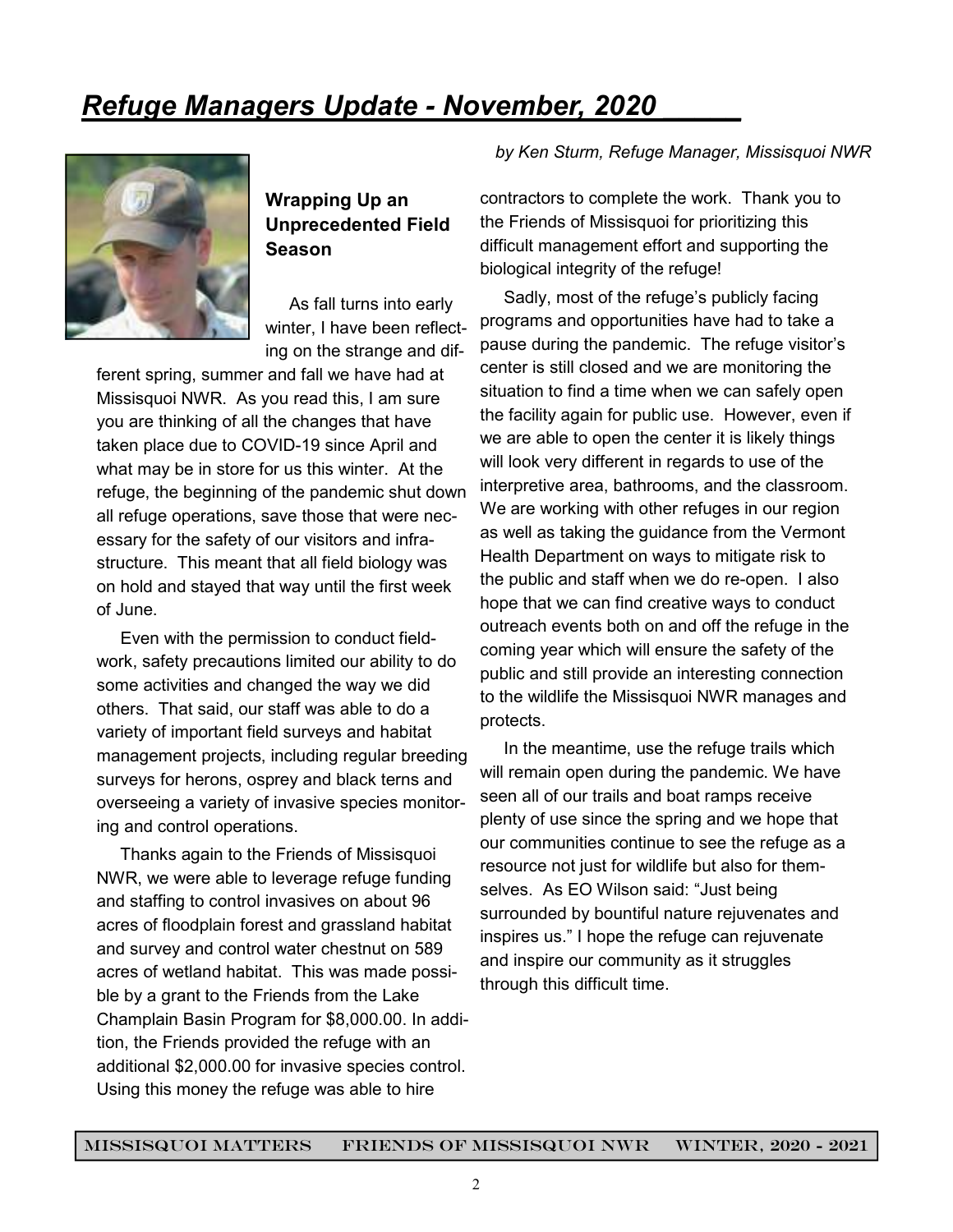## *Tales of a Turtle Trapper\_\_\_\_\_*



Vermont field season *couldn't* get any shorter, the spring of 2020 arrived. As the river thawed, I eagerly awaited the return to my 'three-season office' (known to some as a boat!). For me, being indoors is never easy or de-

sirable. After all, a field biologist is most alive when outside! Unfortunately, the warm spring air this year also brought Covid-19. Who could have imagined that two blissful late-March days on the Missisquoi would be the last until June?

 As the death and destruction of a global pandemic wreaked havoc on life as we know it, the U.S. Fish and Wildlife Service placed 'nonessential' staff on mandatory telework. Feeling grateful to have a job, I tried to view this as a rare opportunity to tackle a backlog of biological paperwork. Truthfully, I did get loads of work done. That is, despite having an alarming revelation regarding my own vulnerability. Before this, I had never thought about how incredibly easy it is to torment a wildlife biologist. I no longer felt safe. It was an awful realization that anyone could inflict agony, at any given time--just by thwarting fieldwork (please *do not* try this at home)!

 Thank goodness for Team Turtle! Not only did contract herpetologists Jim Andrews and Kate Kelly skillfully conduct the 2020 spotted turtle Inventory at the refuge, they kindly filled in as my eyes and ears to the refuge when I simply could not be there. Oh, the tales that the turtle trappers told to a thoroughly troubled biologist who was clearly 'on the edge'!

 With perfect turtle basking conditions in April, Team Turtle took to the water, binoculars in hand, with hopes of spotting a spotted. From April 30th to June 1st the turtle team transformed into elite athletes, paddling near and far, to deploy eighteen live traps of three different types in suitable refuge habitats. These trappers had all kinds of tricks up their life vests; they even bribed Missisquoi's

#### *by Judy Sefchick, Wildlife Biologist, Missisquoi NWR*

 Just when I thought the turtles with once-in-a-lifetime *sardine-in-soy-oil* snacks as bait!

> Although Team Turtle did not find Spotted Turtles on the refuge, they shared a plethora of other interesting observations. It's hard to choose a personal favorite, but the short video clip of two male bullfrogs sumo wrestling to settle a territorial dispute may be mine. The brutal force and violence of large flabby frogs flailing is something that I had never seen (and never want to see again!). Also topping the list was a photo of a snapping turtle with an incredible 18-inch shell. Kayakers beware of things that go *bump* in the day; this baby only has another half-inch to grow before it ties the state record!

> I hate to admit it, but I was unaware that the central mudminnow occurred on the refuge. Apparently their game of hide-and-seek, by concealing themselves in mud, and burrowing in sediment during dry spells worked! There was also an



unsolved mystery: *Who or what* is making those small, surgically precise holes in traps and bait bags? It was their perspectives, however, that served as reminders not to take anything for granted. While the refuge has seemingly endless leopard frogs, and healthy populations of bluespotted salamanders, that is not the case throughout Vermont. Robust and diverse reptile and amphibian populations require wetlands, of course, but connection to quality edge, and upland (above the high water line) habitats are also of vital importance.

 This Thanksgiving, not only does my gratitude extend to the marshes, fields, and forests of Missisquoi NWR, but also to Team Turtle, whose weekly updates and photos were literally my saving grace.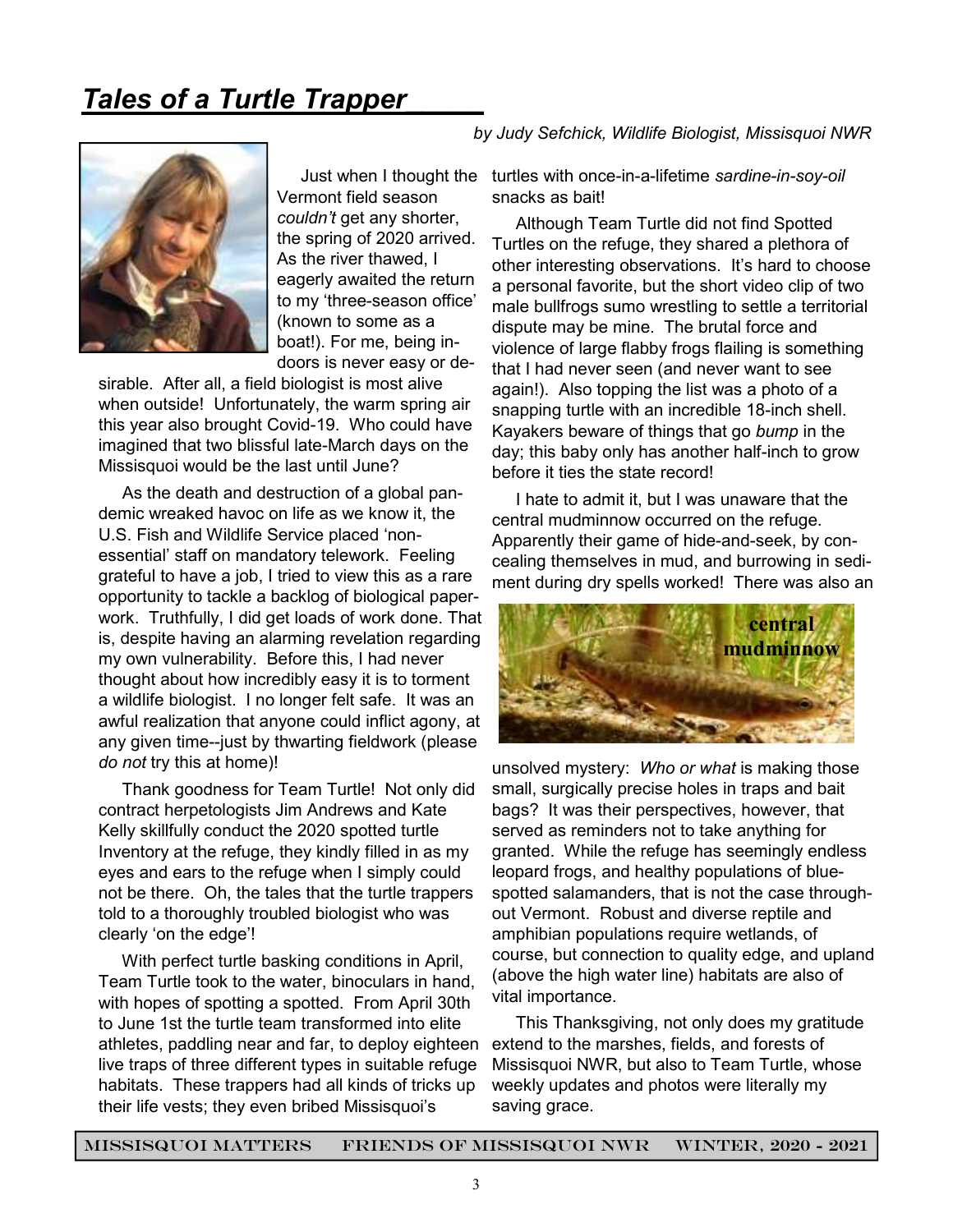

**Missisquoi Matters** 

is the quarterly newsletter of the Friends of Missisquoi National Wildlife Refuge, Inc., a non-profit  $501(c)(3)$  organization,

dedicated to promoting a better awareness, appreciation, conservation, and responsible utilization of the

Missisquoi National Wildlife Refuge.

29 Tabor Road, Swanton, VT 05488 (802) 868-4781 ext 121 www.friendsofmissisquoi.org

E-mail: info@friendsofmissisquoi.org

Newsletter edited by Al Crist

Printed copies courtesy of Med Associates, Inc.

#### **Board of Directors**

Rich Kelley *President* Ken Copenhaver *Vice Pres.* Linda LeBlanc *Treasurer* Carol Yarnell *Secretary*  Paul Madden Julie Filiberti Cathie Waltz Jason Crooks Al Crist Wil Roberts



### **Refuge Staff**

Ken Sturm *Refuge Manager* Judy Sefchick *Wildlife Biologist* Lisa Swainbank *Office Administrative Assistant*  Joe Bertrand  *Maintenance Mechanic* 

**The MNWR Visitor Center is closed until further notice** 

### **Missisquoi NWR Seasonal Trail Closures & Advisories**

#### **Jeep Trail**

#### **Closed:**

 April 1- August 1 (Nesting Season Closure) Youth deer weekend: Oct. 24 - 25 Muzzleloader Season: Dec. 5 - 13

#### **Trail Advisory:**

Waterfowl Season: Oct. 10 - Dec. 8

#### **Discovery Trail**

#### **Closed:**

Youth deer weekend: Oct. 24 - 25 Regular deer season: Nov. 14 - 29 Muzzleloader Season: Dec. 5 - 13

#### **Trail Advisory:**

 Archery Season: Oct. 1 - Nov 13 & Nov. 30 - Dec. 15 Small Game Season: Sept. 1-Dec. 31

#### **Old Railroad Passage Trail Closed:**

 Youth deer weekend: Oct. 24 - 25 Regular deer season: Nov. 14 - 29 Muzzleloader Season: Dec. 5 - 13

#### **Trail Advisory:**

Archery Season: Oct. 1 - Nov 13 & Nov. 30 - Dec. 15 Small Game Season: Sept. 1-Dec. 31

#### **Stephen J. Young Marsh Trail Closed:**

 Youth deer weekend: Oct. 24 - 25 Regular deer season: Nov. 14 - 29 Muzzleloader Season: Dec. 5 - 13

#### **Trail Advisory**

 Archery Season: Oct. 1 - Nov 13 & Nov. 30 - Dec. 15 Small Game Season: Sept. 1-Dec. 31

 The "**Trail Advisory**" is a notification that the area is currently open to hunting and visitors may proceed with caution. Trails will be posted to advise hikers that the area is open to hunting.

 The **Black Creek/Maquam Creek Trail** area is closed to hunting and is a great choice for those not wishing to hike in an area which may have hunters.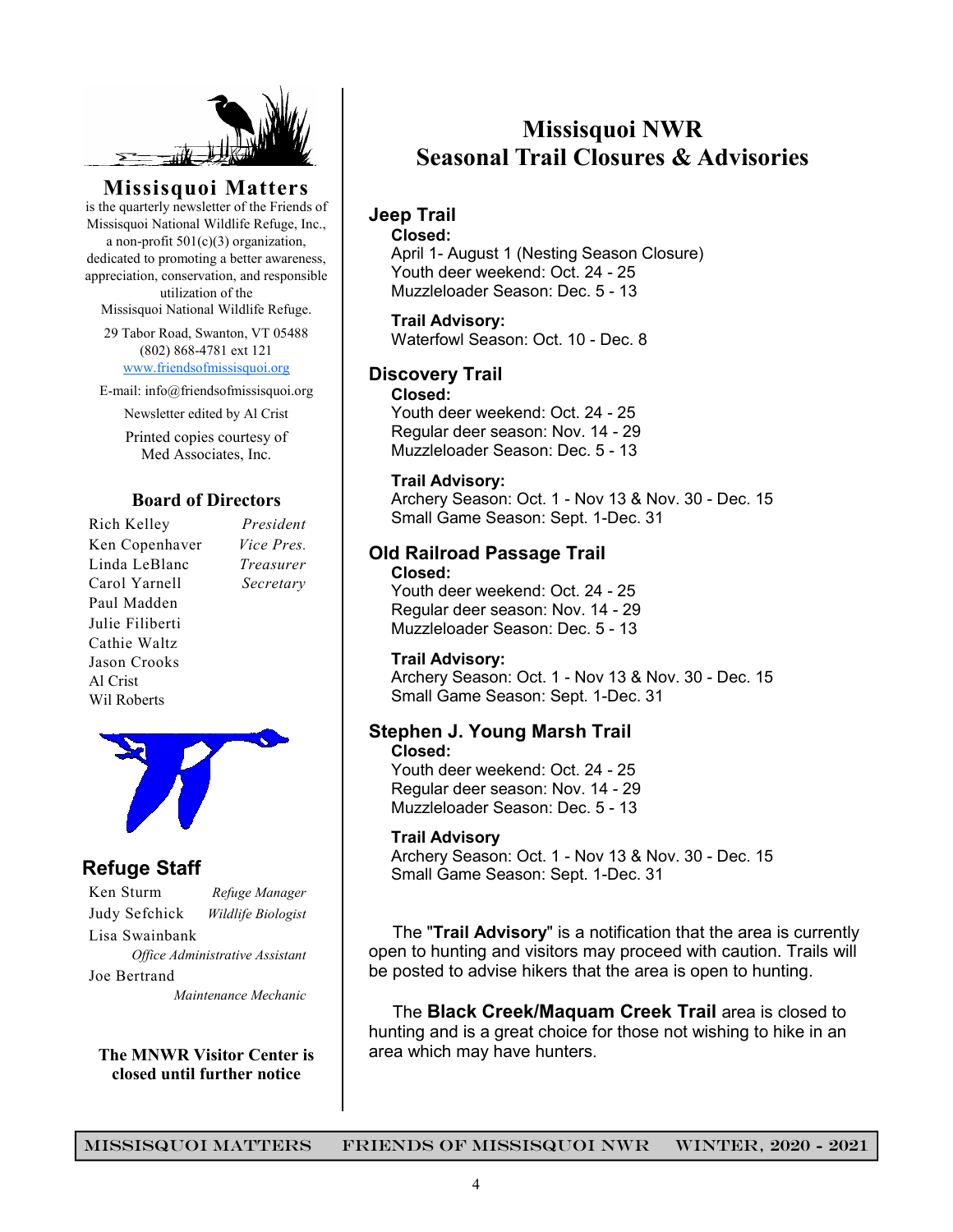### *Tracking American Woodcock in the Northeast\_\_\_\_*

 American woodcock are a small game bird that ranges from the Atlantic to the Central Flyway in the United States. This species uses a variety of habitats during their annual life cycle that include early successional habitat (think young forests), grasslands, and woodlands. They are a remarkable little bird often

referred to as the "upland cousin of shorebirds", "timberdoodle" and "bogsucker". They are also a bird in decline throughout their range, which is suspected to be related to the loss of habitat quality and quantity.

 This year the Missisquoi NWR collaborated with the Silvio O. Conte National Fish and Wildlife Refuge, Vermont Fish and Wildlife Department, Audubon Vermont, the U.S. Forest Service, and the University of Maine to bring the state of Vermont into a broad woodcock migration study. The study is led by the University of Maine, and with its many partners, is trying to



understand how the conditions woodcock experience during migration may influence their population declines. For example, information on where and how long woodcock stop during migration can be used to develop conservation strategies to protect and manage habitat for this species along their migration corridor.

 Thanks to the Friends of Missisquoi NWR, one GPS unit was purchased and placed on a captured woodcock this September at Missisquoi. Several other GPS units were placed on woodcock captured at Missisquoi NWR as well as Silvio O. Conte National Fish and Wildlife Refuge and a Nature Conservancy Preserve in south central Vermont. These units provide point locations of where woodcock are during their migration from Vermont to their wintering grounds in the southern United States.



 Currently the Friend's woodcock was last spotted in western Pennsylvania just north of Pittsburg (blue arrow on map). Interestingly, this bird took a westerly migration route as compared to the birds banded in the northeastern part of the state that flew south more or less along the Connecticut River drainage and east of the Appalachian Mountains. As more information comes in, we will be able to see how long it takes for a woodcock from Missisquoi and northern Vermont to arrive at the wintering grounds. More importantly, biologists and land managers will be able to use this information to understand the habitats of American Woodcock and work to conserve areas that are important for their safe migration.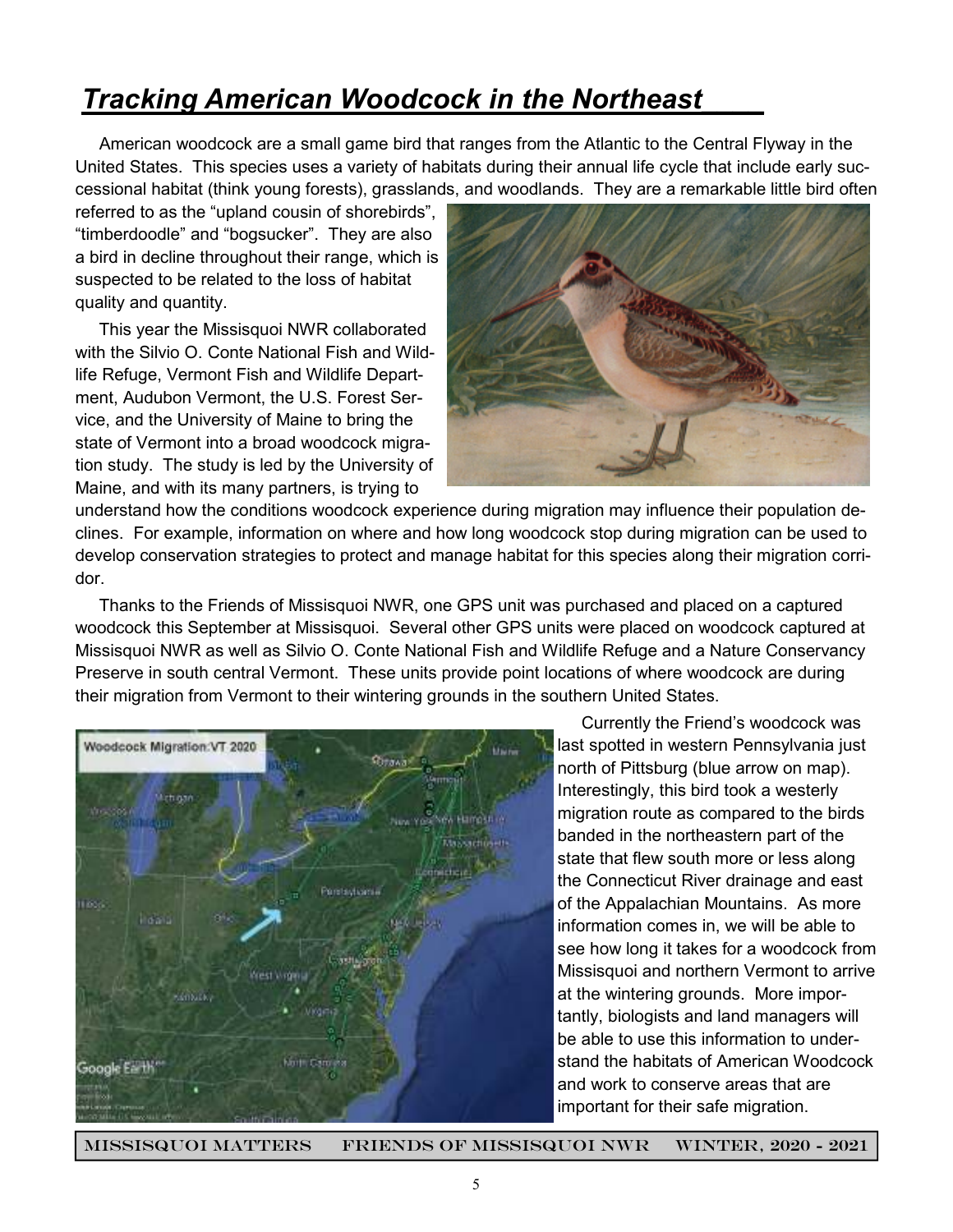# **Home on the Refuge?**

 As many of you already know, the Missisquoi National Wildlife Refuge is an ecological gem in northern-most Vermont. It was established to provide a resting and feeding area for migratory waterfowl, and as a general wildlife refuge pursuant to the Migratory Bird conservation Act of 1929. It spans a whopping 7,240 acres.

 The refuge encompasses the Missisquoi River Delta, the largest wetland complex in the Lake Champlain Basin, and a stopover for migratory birds in the Atlantic Flyway with more than 20,000 ducks converging each fall. It also provides habitat for a variety of state listed rare species such as the threatened spiny softshell turtle and the only nesting location for state endangered black terns. Because of the refuge's rich biological resources and regional significance, it was designated the United States' 36th Ramsar Wetland of International Importance in 2013. It houses several of Vermont's most notable archaeological sites and is being nominated for the National Register of Historic Places. In addition to the aforementioned special attributes, myriad environmental, archaeological, and research opportunities remain untapped in this sanctuary.

 Research teams, summer interns, and volunteer groups that support refuge programs require housing if their stay at the refuge is more than a single day. In fact, organizations like Vermont Youth Conservation Corp, Americorps, Student Conservation Association, and others typically make housing a prerequisite to placement. Because the refuge offers no housing, the Refuge itself, the scientific and archaeological communities, not to mention the local economy, consistently miss out.

 Given this need, the Friends of Missisquoi are researching options to construct a four seasons living facility adjacent to the current MNWR Headquarters on Tabor Road. If you're interested in being part of this exciting development on the Refuge, please let us know! If you'd like to become involved, contact us at housing@friendsofmissisquoi.org

### *Big Sit Results\_\_\_\_\_*

 Team "Missisquoi Marsh Mellows" took to the field on a beautiful Sunday, October 11th. The team took control of the observation platform at Stephen J. Young Marsh at Missisquoi NWR. The sitting was long and hard, and socially distanced as well. 33 species were sited.

Here are the species seen during the sit  $(* = new species seen for the$ Missisquoi Big Sit) :

- 1. American crow
- 2. American goldfinch
- 3. American robin
- 4. American woodcock
- 5. bald eagle
- 6. black-capped chickadee
- 7. blue jay
- 8. blue-headed vireo\*
- 9. Canada goose
- 10. common grackle
- 11. common raven
- 12. Cooper's hawk
- 13. dark-eyed junco\*
- 14. double-crested cormorant
- 15. downy woodpecker
- 16. hairy woodpecker
- 17. Lincoln's sparrow\*
- 18. mallard
- 19. mourning dove
- 20. northern cardinal\*
- 21. northern harrier
- 22. pileated woodpecker
- 23. red-tailed hawk
- 24. red-winged blackbird
- 25. rusty blackbird
- 26. sharp-shinned hawk
- 27. song sparrow
- 28. swamp sparrow
- 29. turkey vulture
- 30. white-throated sparrow
- 31. wild turkey
- 32. wood duck
- 33. yellow-rumped warbler

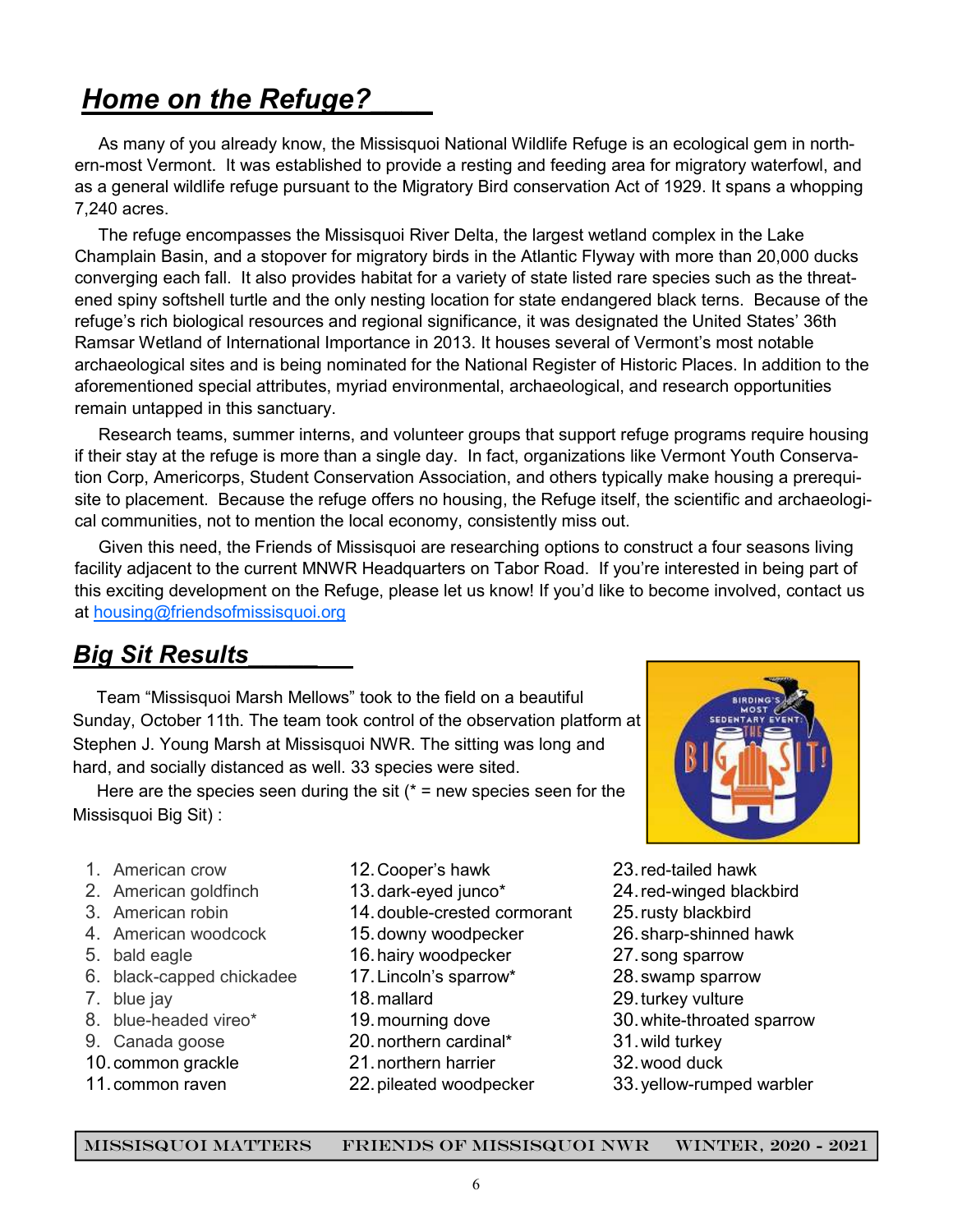# *Vernal Pool Monitoring Project\_\_\_\_*

Dear Friends of Missisquoi,

 My name is Kevin and I coordinate the Vermont Center for Ecostudies Vernal Pool Monitoring Project. This is a long term effort to monitor vernal pools throughout the state. Our citizen scientists track amphibian phenology and their pool's hydroperiod through four yearly visits, a water temperature logger, and an automated audio recorder.

 This season I'm focusing on expanding our network of monitored pools to better cover all of Vermont's landscape. I would love to recruit and train some community scientists in the towns surrounding Missisquoi to monitor a few pools as that's an area that is currently underrepresented in our project. Additionally, there's the chance, however small, of rediscovering boreal chorus frogs in Vermont.

 I was hoping that some of your members may be interested in participating in this study since vernal pools impact the health of a watershed, and using the temperature logger and automated audio recorder we aim to detect future shifts in climate and phenology. No experience is required, it's family-friendly, and a great way to learn about vernal pool ecosystems.



 Any help that you can offer regarding potential leads for interested monitors in the Alburgh-Highgate-Fairfield area would be greatly appreciated. Monitors include everyone from families with young children to retired researchers, so the only requirement is an eagerness to learn and explore.

 On a semi-related note, we have also released the VT Vernal Pools Atlas where users can submit unmapped vernal pools or field-confirm remote sensed pools. Many of the remote sensed potential pools in Franklin County have yet to be field confirmed, so I thought that may be of interest to the Missisquoi community as well. It can be a one time thing where someone stumbles across a pool, but some people have gotten addicted to the scavenger-hunt nature of it.

#### **Kevin Tolan**

Vernal Pool Monitoring / Grassland Bird Outreach Coordinator Vermont Center for Ecostudies email: ktolan@vtecostudies.org *(802) 649-1431 x205*

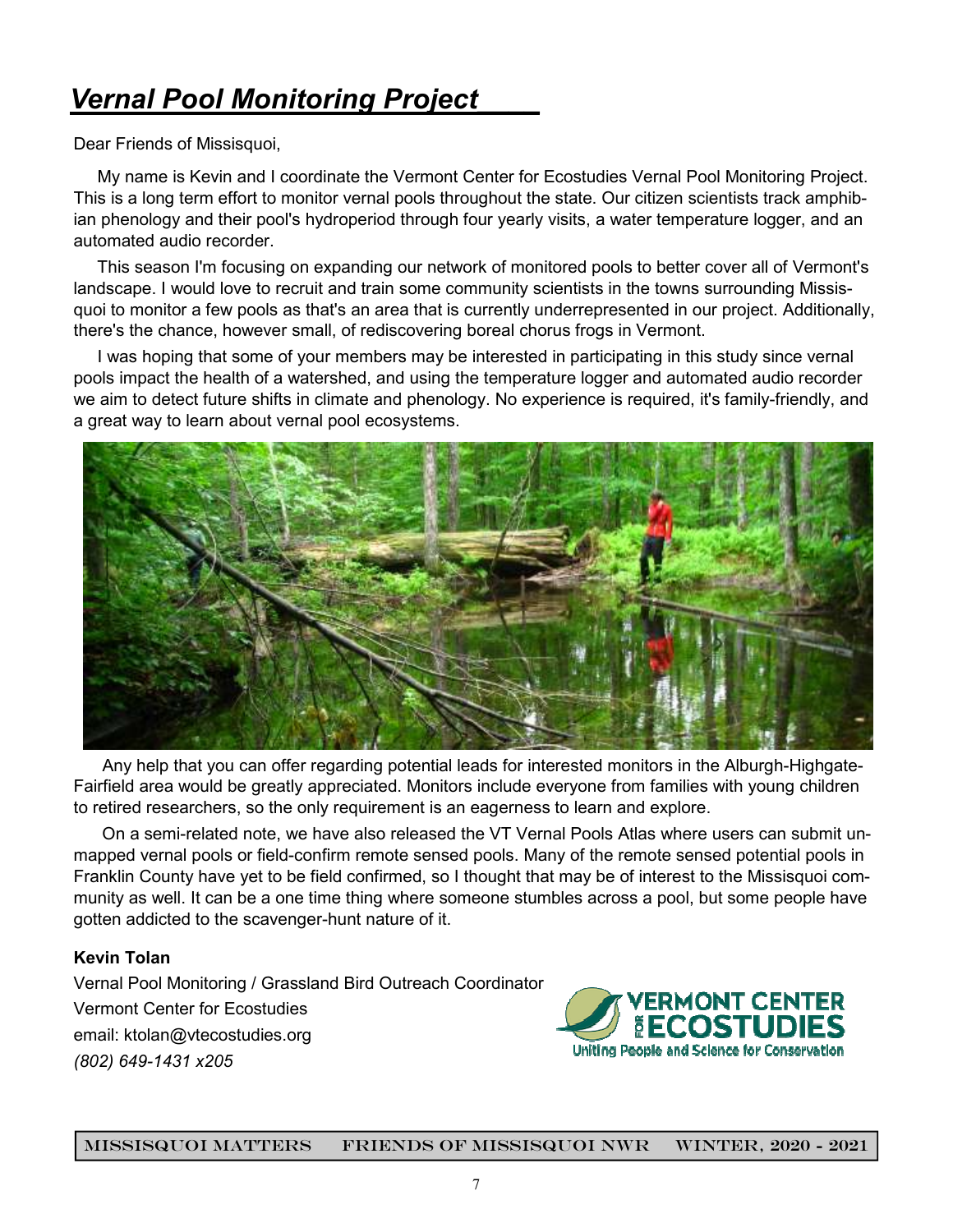# *Refuge Update - September & November, 2020\_\_\_\_*

 At every bi-monthly Friends of Missisquoi board meeting, Ken Sturm, refuge manager, gives the board members a "refuge update". Here are the highlights from our September and November Zoom meetings.

#### **Biology:**

- The state botanist and natural community ecologist visited the refuge to review the oak islands and pitch pine communities in the bog.
- Working with VT Fish & Wildlife Dept. & the US Fish & Wildlife Service Lake Champlain (Partner's Office) to develop a test on woody plant regeneration on the river island – converting herbaceous into woody habitat. Contracted with the Intervale Native Plant Nursery to plant a section of this site in October.
- Contractors treated 70 acres in the floodplain for yellow iris and hit patches of knotweed and Phragmites along the river.
- Working with the State and University of Maine, US Forest Service, VT Fish & Wildlife Dept., and Audubon Vermont, staff captured and tagged woodcock on the refuge. Seven were captured and fitted with gps collars. Friend's woodcock went to Canada for a while and last record is near Buffalo, NY. (see article on page 5)

#### **Public Use**

- Ken developed a remote learning plan for the Jr. Waterfowl training this year. Sent out to 28 families. Program was well received and families were glad that the program was not cancelled.
- Visitor's Center continues to be closed. Discussions regionally on what it will take to safely re-open. We may consider limited hours this winter depending on the covid statistics statewide and within Franklin County.
- Installed two new interpretive panels for the Stephen J. Young Marsh kiosk.
- Ken is working on migrating the refuge website to a new platform.
- Installed two new trail counters one on Black/Maquam and one on Stephen Young Marsh. Trails continue to be heavily used. Visitor data for the Black/Maquam Trail is below:



#### **Other**

- Louie's Landing Boat Ramp mussel survey occurred in mid-July. Only a few rare mussels were found and they were relocated.
- Getting close to two land acquisitions to add approximately 11.5 acres to the refuge.